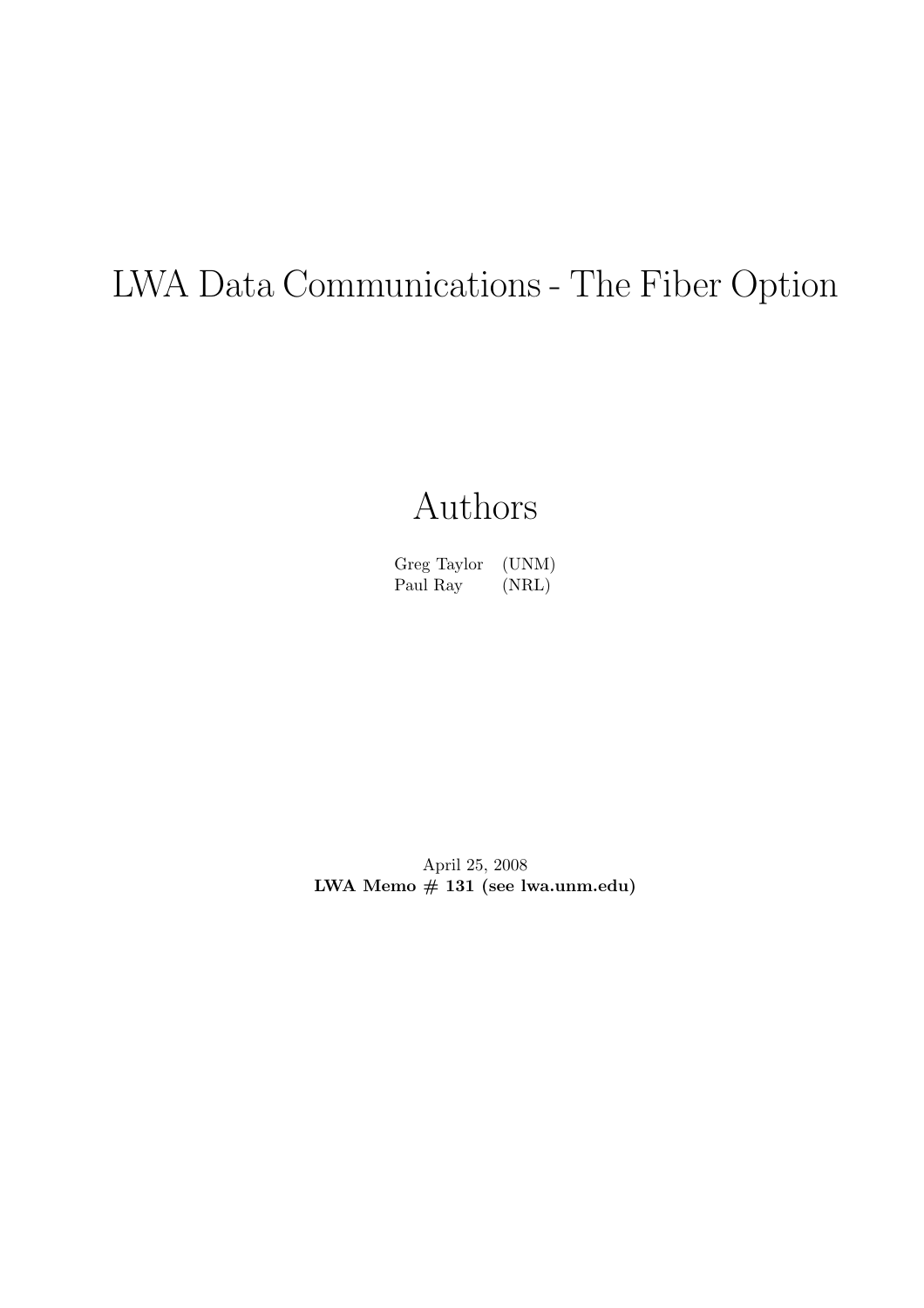### Contents

|       | 1 Introduction | $\overline{2}$ |  |  |
|-------|----------------|----------------|--|--|
|       | 2 Components   |                |  |  |
|       |                |                |  |  |
| 3     | Timescales     | 3              |  |  |
|       | 3.1            |                |  |  |
|       | 3.2            |                |  |  |
|       | 3.3            |                |  |  |
|       | 4 Cost Model   | 5              |  |  |
|       |                |                |  |  |
|       | 4.2            |                |  |  |
| $5 -$ | <b>Summary</b> | 6              |  |  |

# 1 Introduction

The desired mode of operating the Long Wavelength Array (LWA) is as a real-time connected element interferometer (Taylor et al. 2006). In this mode signals from each of the LWA stations are brought back to a central location (presumably the control building at the VLA). Here we describe a possible implementation plan for data communications using a combination of NRAO-owned fiber, Western New Mexico Telecom (WNMT) owned fiber, and Rio Grande fiber.

The full LWA is planned to have 53 stations, of which 15 are located in a core, and 38 are distributed around New Mexico. The immediate, funded, effort is to deploy 3 stations in 2009 and 16 stations by 2011. The 16 station array is known as the Long Wavelength Intermediate Array (LWIA), and has 6 core stations and 10 distributed stations with distances of up to 150 km from the control building which houses the correlator and is the nexus for all incoming signals.

The technical requirement for bringing back data from each station (defined in ECN 001) is 1920 Mbps for the core stations (those within 5-10 km), and 576 Mbps for the outer stations. The system architecture (Ellingson 2007, LWA memo 119) gives an example data rate of 576 Mbps assuming 3 beams, two tunings, two polarizations, 8 bit sampling at 1.5 times Nyquist rate, and 4 MHz bandwidth. The inner stations have an additional high bandwidth beam for looking at signals from the early universe (the "dark ages" beam).

Reliability may be affected by hardware failures or breaks in the fiber line. We expect a reliability of better than 99% on average, but do not consider it further in this memo.

# 2 Components

Taking advantage of commercial technologies we plan to transfer data using gigabit ethernet (1GbE) at full duplex from each station. Core stations will need to have sustained transfer rates of 2 Gbps. Outer stations will likely be operated at 1 or 0.5 Gbps depending on cost constraints. The Data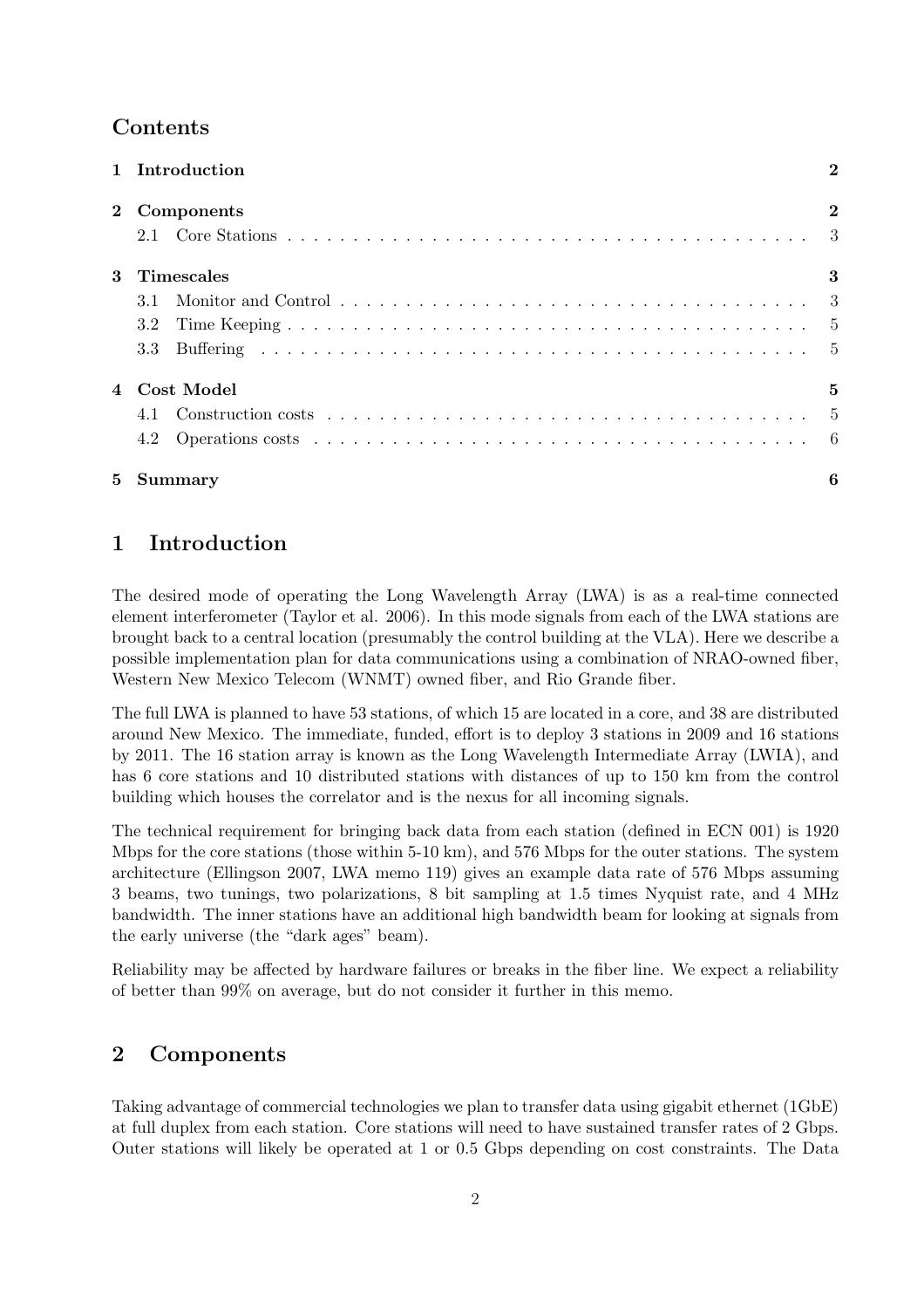Aggregation and Communications (DAC) subsystem (described briefly in the LWA System Architecture by Ellingson 2007, and to be more fully described elsewhere) will be required to produce packetized ethernet signals that can go into a 1GbE switch connecting to the communications hardware. This equipment produces significant amounts of RFI. To avoid self-generated RFI the communications hardware will be housed in a shielded rack within the shielded instrumentation trailer at the site. Battery backup should provide at least 6 hours of continued operation of the communications network to allow for querries as to the health of the station.

The ethernet stream from each station will be aggregated onto a 10GbE stream for transmission between stations. A single fiber using Dense Wavelength-Division Multiplexing (DWDM) or possibly Coarse Wavelength-Division Multiplexing (CWDM) transceivers at multiple frequencies to allow for bi-directional transmission will be lit. Amplification of the signals will be carried out within the instrumentation trailers at LWA stations, or at intervening locations if necessary for long runs. The fiber will terminate at the Control Building of the VLA. Current plans allow for two 19" racks in the old correlator room.

There are likely to be four seperate fibers terminating in the Control Building. One fiber is already in place and brings in the signals from the LWDA site, we refer to this as the LWDA fiber. The northern fiber will carry the aggregated signals from the NA and from the other 5 core sites (see Fig. 1). The western fiber will carry the signal from SJ, MC, HS, HM, and PT. The eastern fiber will bring in the signals from AC, BH, SV and MA. All these assignments are TBD and could be revised subsequent to further developments. Possible substitute sites include EA, RC, AM and VS, along with others not shown on Fig. 1.

#### 2.1 Core Stations

For the core stations there is a requirement of an extra beam with bandwidth 56 MHz, and possibly up to 7 tunings of 8 MHz each in order to study dark energy and/or solar physics. This increases the data communications requirements for the core stations to a total bandwidth of 1.92 Gbps. All of the core stations are expected to ride down the northern fiber connection. Thus any equipment purchased for the NA station should be capable of feeding 6 x 2 Gbps or 12 Gbps minimum down the north arm fiber. An alternative possibility would be to implement a single point-to-point 1GbE connection for the NA station, and then replace it later.

#### 3 Timescales

The initial deployment in late-2008 will be to connect the NA station by implementing the northern fiber run. Then in early 2009 we plan to implement the western fiber run from HS to the VLA, aggregating HM along the way. In late 2009 we plan to implement the eastern fiber run from MA to the VLA. These plans are TBD and subject to change.

#### 3.1 Monitor and Control

Monitor and control (MCS) commands for the stations are naturally delivered over full-duplex fiber. The MCS design should still operate efficiently and use less than 2 Mbps in either direction.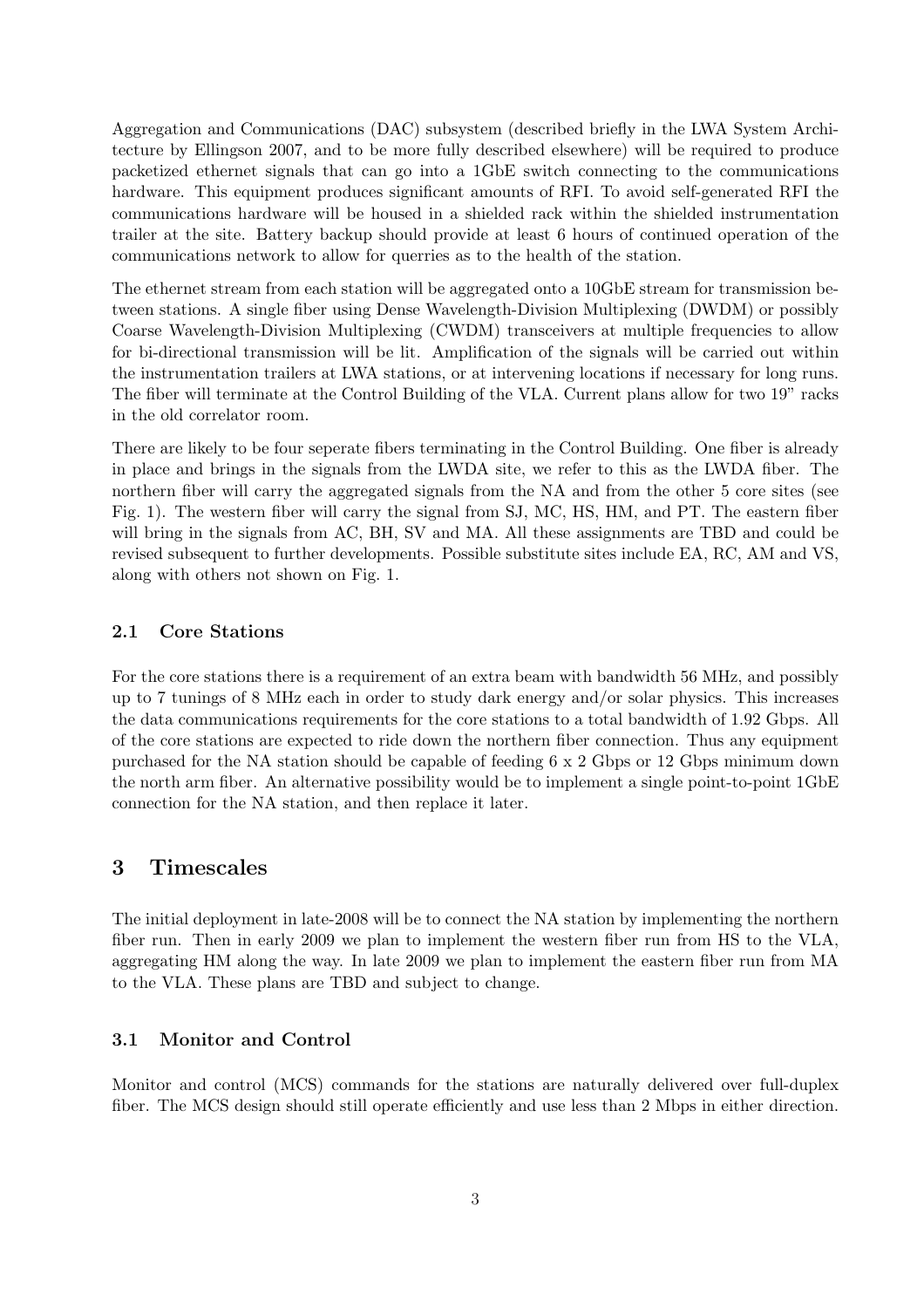

Figure 1: Likely sites for the Long Wavelength Intermediate Array (LWIA). For more detail see the discussion in Cohen & Taylor 2007.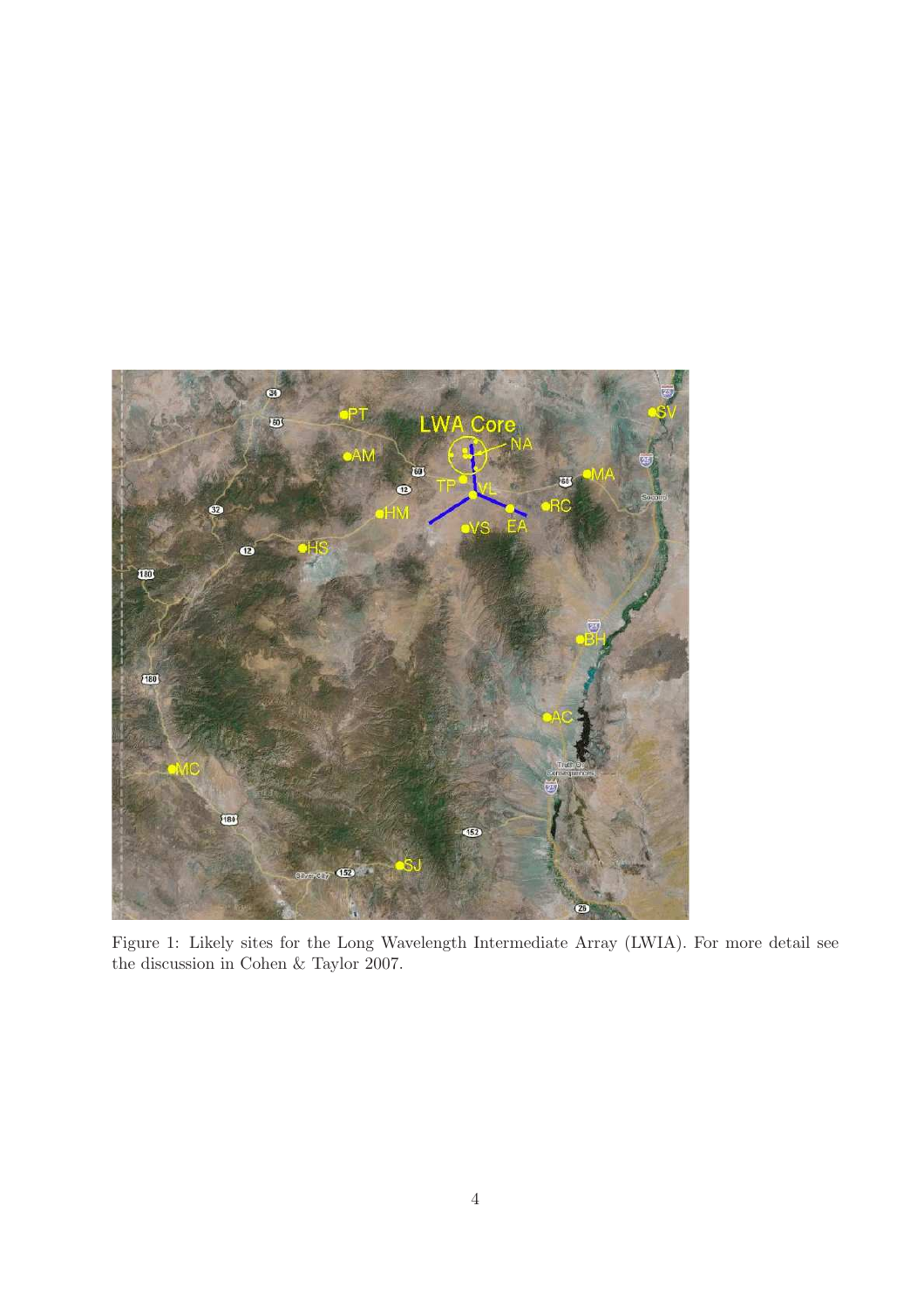#### 3.2 Time Keeping

Connected element interferometers generally maintain phase stability by distributing a common LO signal. Given the challenges associated with sending a reference signal over ethernet, we consider an alternative option.

In very long baseline interferometry (VLBI) systems where it is not practical to link the elements, data is time stamped using a Hydrogren Maser. The stability of the time standard limits the phase stability of the observations at the radio frequency. A rule-of-thumb is that one needs a time standard that is stable in frequency by a factor 20 better than the highest frequency of interest. For the LWA operating below 100 MHz, we need a time standard stable at the 2 GHz level, or ∼1 part in 10−9.<sup>3</sup> over time lengths of at least 1 second. GPS receivers which will be present at each LWA station for ionospheric requirements come with oven-controlled crystal oscillators which should be good to about 1 part in  $10^{-11}$ , or about a factor 50 better than we require. Temporal stability of these systems is not yet known and will need to be investigated. A rubidium oscillator might also be an option in some GPS units and would provide even greater temporal stability. Frequency accuracy requirements will also need to be addressed in future work.

#### 3.3 Buffering

Given the latency required to form ethernet packets, transmit them, then re-assemble them, correlation will proceed in near real time only. A disk buffer will be required at the correlator. Assuming an incoming aggregate data rate of 16 Gbps, a 10 Tbyte disk array would provide a 5000 second (1.5 hour) buffer.

### 4 Cost Model

Given the placement of fiber in the ground, every station will have a "last mile" cost to hook up to the fiber. This may also include costs for communications equipment.

Inner stations have greater construction costs since all fiber connections will have to be established by the project, but lower recurring costs. Outer stations fall into two subcategories: (1) those that we plan to run over commercial fiber; and (2) those that we plan to run over a non-profit fiber (e.g., controlled by UNM, NRAO, NMT, or the State). Outer stations of type 1, on commercial networks, have low initial costs but high recurring annual expenses. Outer stations of the 2nd type have moderately high initial costs for equipment and perhaps some fiber, but operations costs that are substantially less than commercial fiber. Exact pricing of the monthly connection charge to each station will have to be negotiated with the provider of that service. Even in the case where there is no recurring cost (e.g., loan of a dark fiber along the north arm), we will have to budget some money to maintain equipment.

Below we break out average costs for the inner and outer stations and then consider the total cost for the LWIA.

#### 4.1 Construction costs

The cost for stringing fiber up on power-line poles runs about \$2 to \$3 per linear foot. The cost to bury fiber runs about \$6 to \$9/ft. For the purposes of this memo we assume fiber on poles though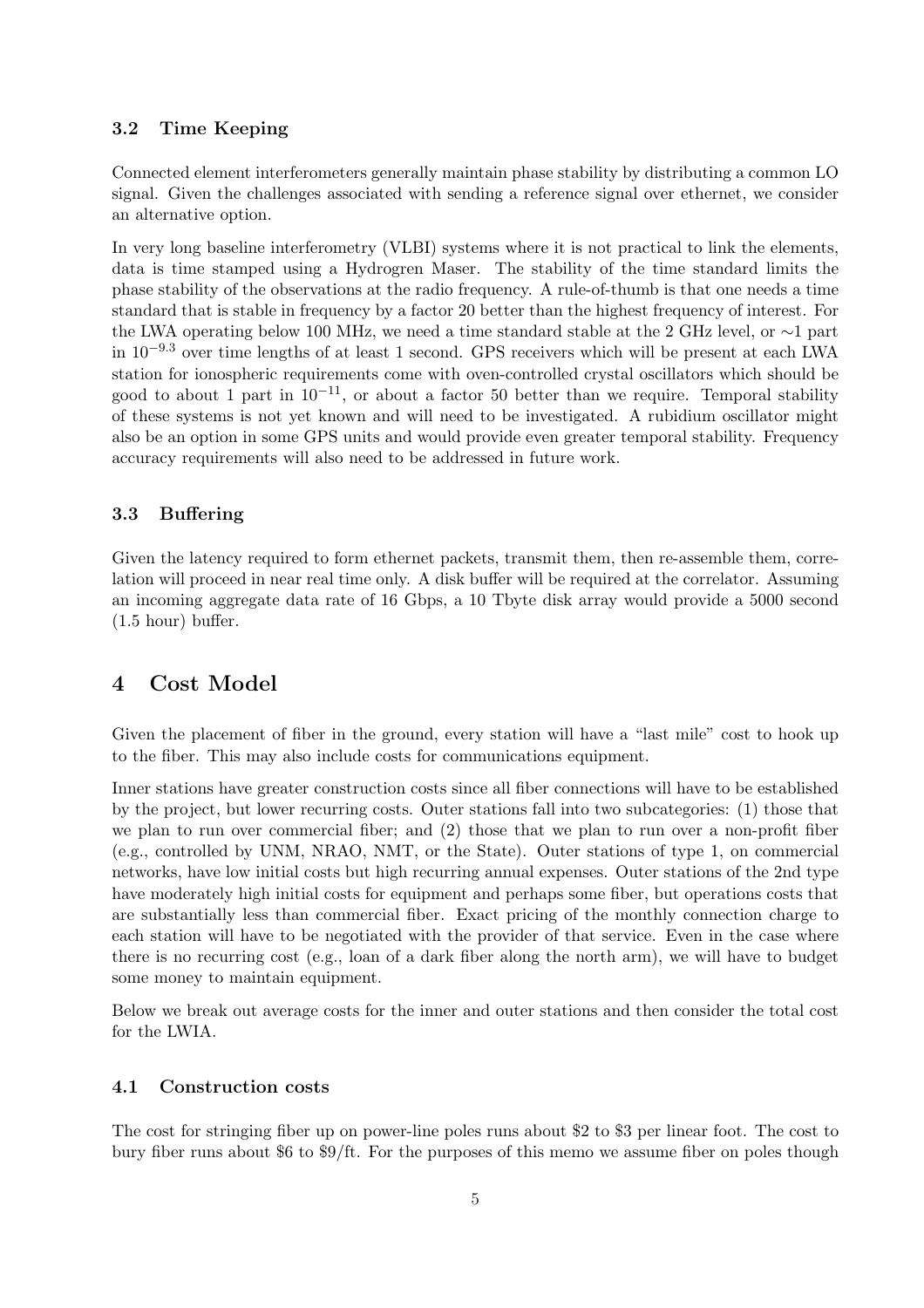a detailed study of the trade-offs is needed in the future. The inner stations are spread out over about 7 miles. Assuming that we use a combination of existing and new poles, and a total run of ∼20 miles, we can estimate the inner station construction cost at \$316k. The outer stations are selected with fiber placement in mind, and for these experience so far is that we can get within 2 miles of the fiber, or more appropriately, to an access point to the fiber since the fiber cannot be broken into arbitrarily. Some of the outer stations (BH, AC) are highly likely to require longer fiber runs. We adopt an average fiber run of 3 miles, and a total fiber run for the outer stations of 30 miles. Total construction costs for the 10 outer antennas is estimated at \$475k. The total construction costs of fiber are thus \$790k.

Equipment costs for the core stations may be somewhat higher as it is necessary to support 2 x GbE. Distant stations will run at 0.5 x GbE, providing some cost savings, but will also likely require a repeater and/or switches. A possible fiber solution for the core stations is the PL-400 CWDM/DWDM appliance by RADirect. A preliminary estimate for 2 x GbE service to the NA station, with expansion capability to handle up to 8 stations, is \$45k. Additional core stations could be added at a cost of \$20k/each. Total cost for the inner 6 stations is thus \$145k. For the outer stations Western New Mexico Telecom is quoting us an equipment charge of \$6k for commercially supported stations. For stations where we have access more directly to the fiber via collaborations with non-profit groups such as NRAO, UNM, NMT, and the State (perhaps 6 out of the 10 outer stations), we can expect to pay more equipment costs, perhaps \$50k on average though this is a WAG. Total equipment costs for all stations are estimated at  $150 + 25 + 300 = $475k$ .

Total startup costs for all stations, fiber and equipment is \$1265.

#### 4.2 Operations costs

Operations costs for the core stations are simply the maintenance cost of the equipment and the fiber lines. Assuming no annual cost for the fiber and 5% maintenance cost for the equipment we get \$24k in total per year.

Operations costs for the outer stations are dominated by the cost to lease the fiber. For commercial carriers we can expect to pay about \$25k/year/station. The number of such stations assuming configuration 7 of Cohen & Taylor (2007; LWA Memo 113) is 4 (MC, SJ, HS and HM). Total cost of these is \$100k/year.

Assuming configuration 7 of Cohen & Taylor (2007; LWA Memo 113) then reduced cost stations are SV, VL, AC, BH, MA, RC. These are expected to cost about 25% of the conventional fiber rate, or \$6k/year/station. Total cost for fiber leases and equipment maintenance on these is \$36k/year.

Total annual operation cost for fiber is \$136k/year. Adding equipment maintenance we get a bottom line operational expense of \$160k. See Table 1 for a summary of costs.

#### 5 Summary

A fiber network for data acquisition and for monitor and control of the 16 station LWIA can be realistically implemented as described here. The initial hardware costs for 16 stations as planned would be \$1300k initially and have recurring expenses of \$160k annually. Thus, the construction cost is over twice that of the sneakernet option (\$512k; Taylor 2007), while the operating expenses are similar (\$160k vs \$132k annually). In fact the sneakernet option presented in Taylor (2007) did